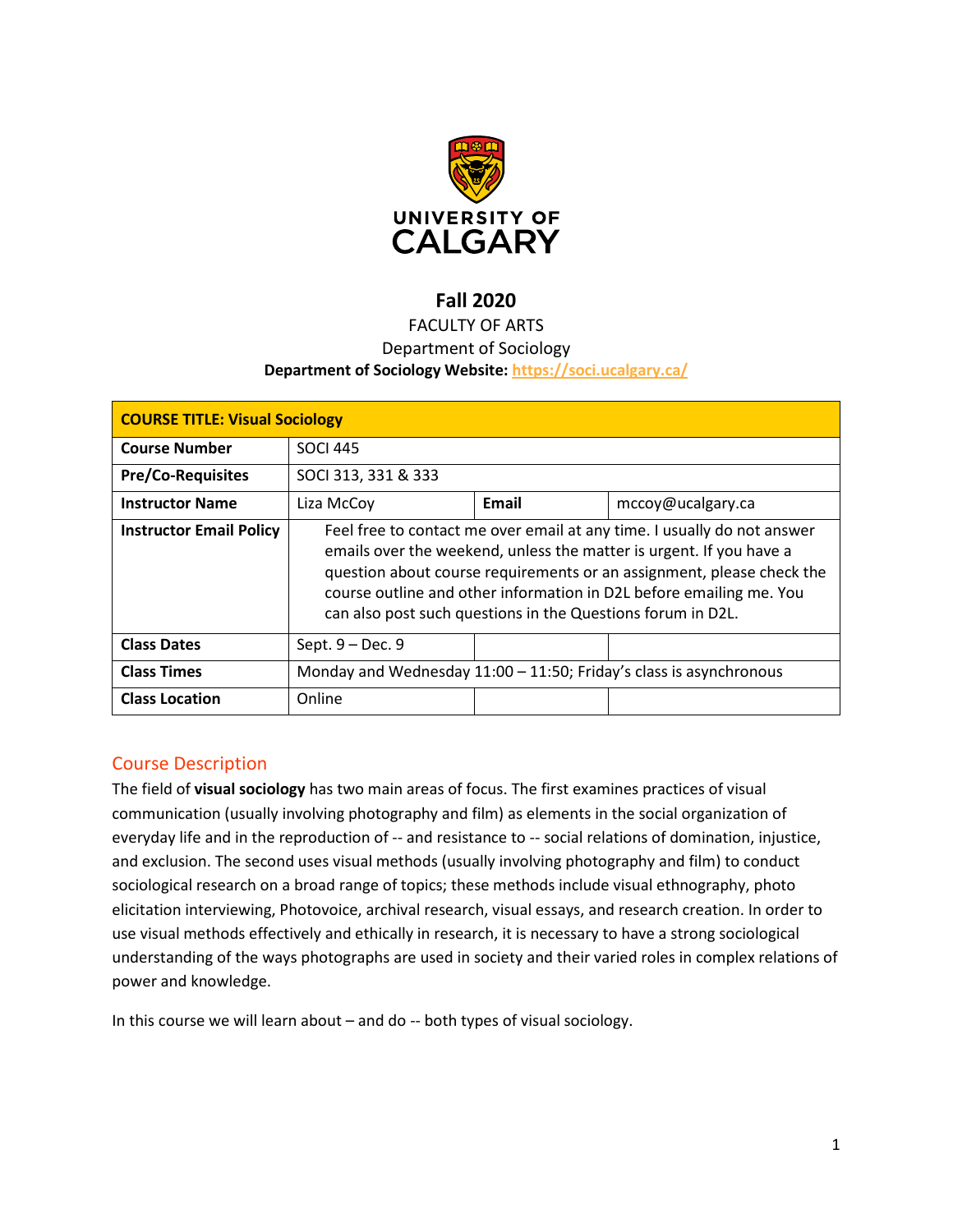# Course Objectives/Learning Outcomes

By the end of this course, you will be able to:

- Describe and deploy a critical sociological approach to the study of photographic practices in society.
- Critically discuss contemporary practices and issues of photographic representation involved in social media, social control, social activism, and photojournalism.
- Describe and critically discuss multiple approaches to the use of photography in sociological research, with attention to their possibilities, strengths, limitations, and ethical issues.
- Draw on knowledge gained in both parts of the course to design and carry out a small project of sociological inquiry using visual methods.

## Course Format

This course will meet synchronously (live on Zoom) on Mondays and Wednesdays. Mondays will usually be a lecture and Wednesdays will usually involve a combination of lecture and small group discussion/work. Throughout the semester you will watch assigned films and videos at a time that is convenient for you, as well as carrying out small independent activities; these replace the Friday class meetings.

Members of the class will be organized into smaller groups of approximately 5-6 students. You will participate in an online forum with this group (making weekly postings related to the week's topic) and you will meet with the same group for live, in-class group activities.

Lectures will not be recorded on a regular basis. Some lecture slides will be posted after the class in D2L, but do not count on these to contain all of the material presented or discussed. If you miss class, you should get notes from someone in your discussion group.

### Learning Resources

Course readings consist of articles and chapters. PDF copies or links to this material are available in the course D2L site. Films and videos are important elements of this course. Links to these are also in the D2L site. There is no textbook to purchase.

# Learning Technologies and Requirements

There is a D2L site for this course which contains required readings and other relevant class resources and materials (see d2L.ucalgary.ca).

In order to successfully engage in their learning experiences at the University of Calgary, students taking online, remote and blended courses are required to have reliable access to the following technology:

- A computer with a supported operating system, as well as the latest security, and malware updates;
- A current and updated web browser;
- Webcam (built-in or external);
- Microphone and speaker (built-in or external), or headset with microphone;
- Current antivirus and/or firewall software enabled;
- Broadband internet connection.

Most current laptops will have a built-in webcam, speaker and microphone.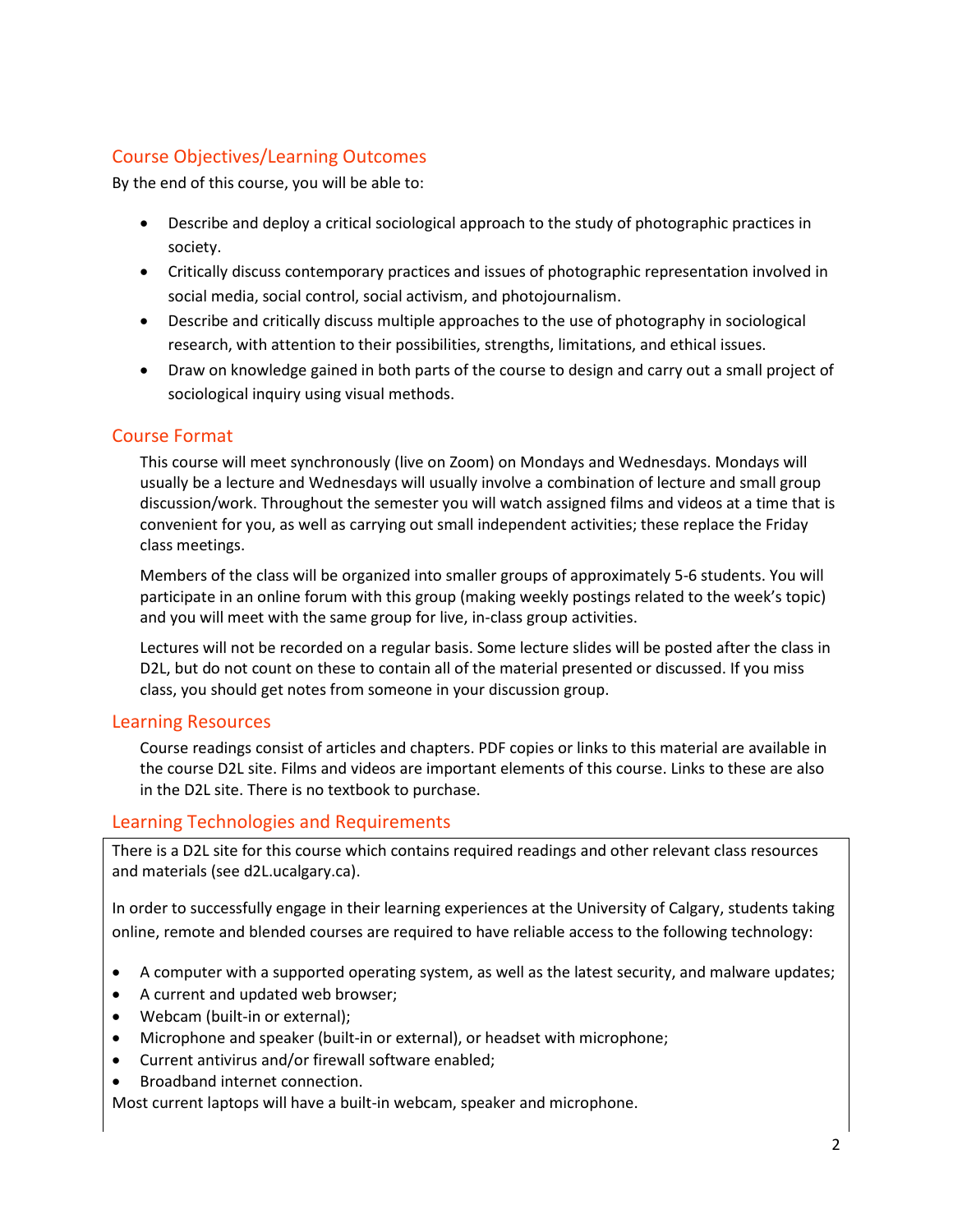You will also need access to a digital camera, smartphone or tablet with image-capture capability in order to complete the course project. No photographic expertise beyond everyday knowledge is required.

## Schedule of Lectures and Readings

This information is posted in the D2L site.

## Methods of Assessment and Grading Weights

| Weekly postings to group forum                | 10% |
|-----------------------------------------------|-----|
| Weekly seminar participation                  | 10% |
| Midterm writing assignment/exam (due Oct. 23) | 30% |
| Visual research project (due Nov. 23)         | 35% |
| Final writing assignment/test (due Dec. 9)    | 15% |

# Final Exam Information

There is no final exam.

#### Letter Grades

Letter grades will be assigned and submitted to the registrar based on the following scale:

| Grade        | Percent range  | <b>Grade Point Value</b> | <b>Description</b>                                                                    |
|--------------|----------------|--------------------------|---------------------------------------------------------------------------------------|
| A+           | $96 - 100%$    | 4.0                      | Outstanding performance                                                               |
| A            | $90 - 95.99%$  | 4.0                      | <b>Excellent performance</b>                                                          |
| A-           | $85 - 89.99%$  | 3.7                      | Approaching excellent performance                                                     |
| $B+$         | $80 - 84.99\%$ | 3.3                      | Exceeding good performance                                                            |
| B            | $75 - 79.99%$  | 3.0                      | Good performance                                                                      |
| <b>B-</b>    | $70 - 74.99%$  | 2.7                      | Approaching good performance                                                          |
| $C+$         | $67 - 69.99%$  | 2.3                      | Exceeding satisfactory performance                                                    |
| $\mathsf{C}$ | $63 - 66.99%$  | 2.0                      | Satisfactory performance                                                              |
| $C -$        | $59 - 62.99%$  | 1.7                      | Approaching satisfactory performance                                                  |
| D+           | $55 - 58.99%$  | 1.3                      | Marginal pass. Insufficient preparation for<br>subsequent courses in the same subject |
| D            | $50 - 54.99%$  | 1.0                      | Minimal Pass. Insufficient preparation for<br>subsequent courses in the same subject. |
| F            | <50%           | 0                        | Failure. Did not meet course requirements.                                            |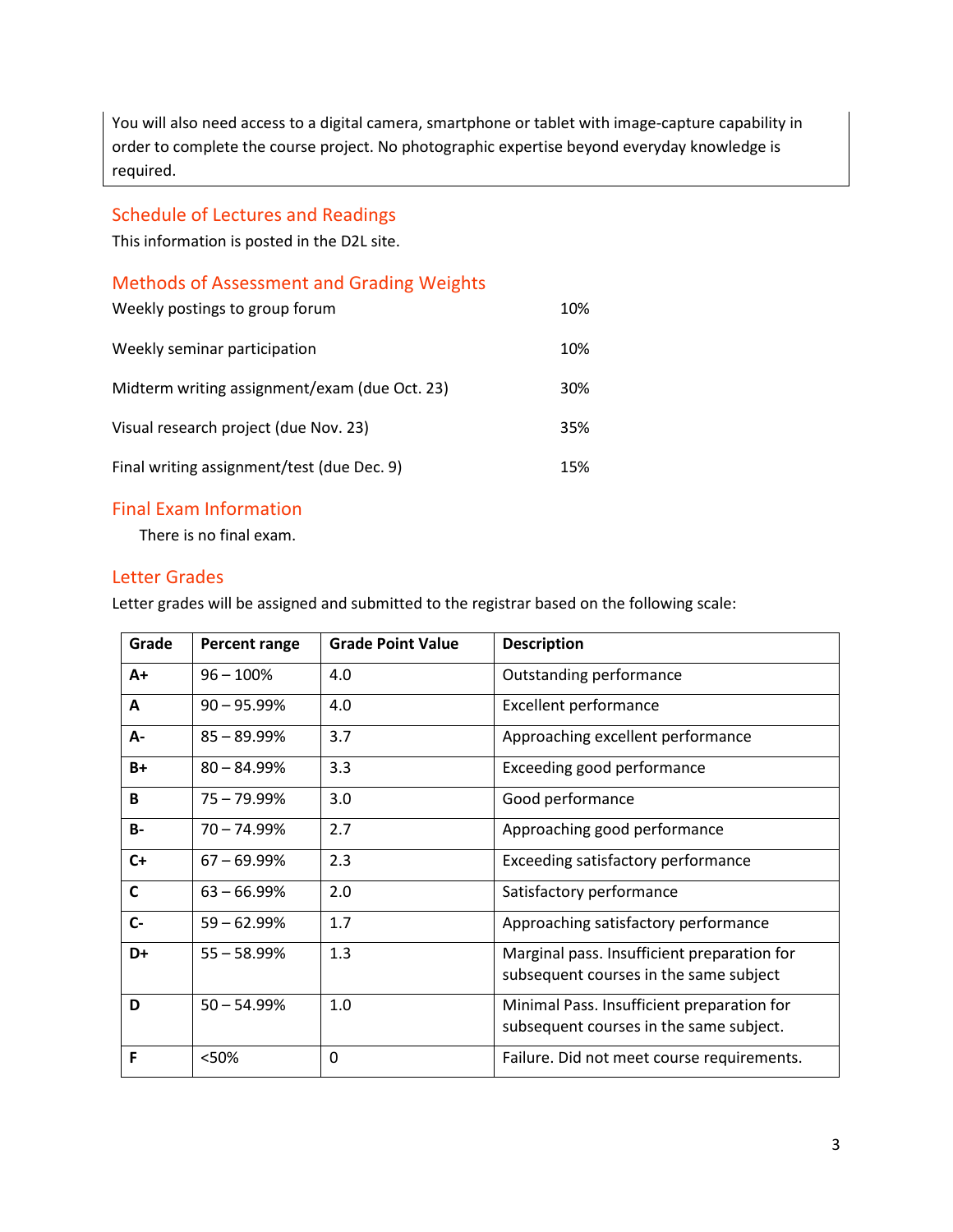## Absences and Deferrals

**Deferred Term Work Form:** Deferral of term work past the end of a term requires a form to be filled out by the student and submitted, along with any supporting documentation, to the instructor. The form is available at:

<https://live-ucalgary.ucalgary.ca/sites/default/files/teams/14/deferral-of-term-work-2020.pdf> Once an extension date has been agreed between instructor and student, the instructor will email the form to the Faculty of Arts Program Information Centre (ascarts@ucalgary.ca) for approval by the Associate Dean.

## Grade Reappraisal

Within two weeks of the date the exam/assignment is returned, students seeking reappraisal of examinations or assignments must submit a written response to the instructor explaining the basis for reconsideration of one's mark. The instructor will reconsider the grade assigned and will then book a time with the student to discuss his or her work and rationale. It should be noted that a reassessed grade may be raised, lowered, or remain the same.

## Handing in Papers, Assignments

- 1. The main Sociology Department office does not deal with any course-related matters. Please speak directly to your instructor.
- 2. **Protection of Privacy:** The Freedom of Information and Protection of Privacy (FOIPP) legislation does not allow students to retrieve any course material from public places. Anything that requires handing back will be returned directly during class or office hours. If students are unable to pick up their assignments from the instructor, they can provide the instructor with a stamped, self-addressed envelope to be used for the return of the assignment. Private information related to the individual student is treated with the utmost regard by the faculty at the University of Calgary
- 3. Final grades are not posted by the Sociology Department. They are only available online.

# Guidelines for Zoom Sessions

Zoom is a video conferencing program that will allow us to meet at specific times for a "live" video conference, so that we can have the opportunity to meet each other virtually and discuss relevant course topics as a learning community.

To help ensure Zoom sessions are private, do not share the Zoom link or password with others, or on any social media platforms. Zoom links and passwords are only intended for students registered in the course. Zoom recordings and materials presented in Zoom, including any teaching materials, must not be shared, distributed or published without the instructor's permission.

The use of video conferencing programs relies on participants to act ethically, honestly and with integrity; and in accordance with the principles of fairness, good faith, and respect (as per the Code of [Conduct\)](https://www.ucalgary.ca/policies/files/policies/code-of-conduct.pdf). When entering Zoom sessions, you play a role in helping create an effective, safe and respectful learning environment. Please be mindful of how your behaviour in these sessions may affect others. Participants are required to use names officially associated with their UCID (legal or preferred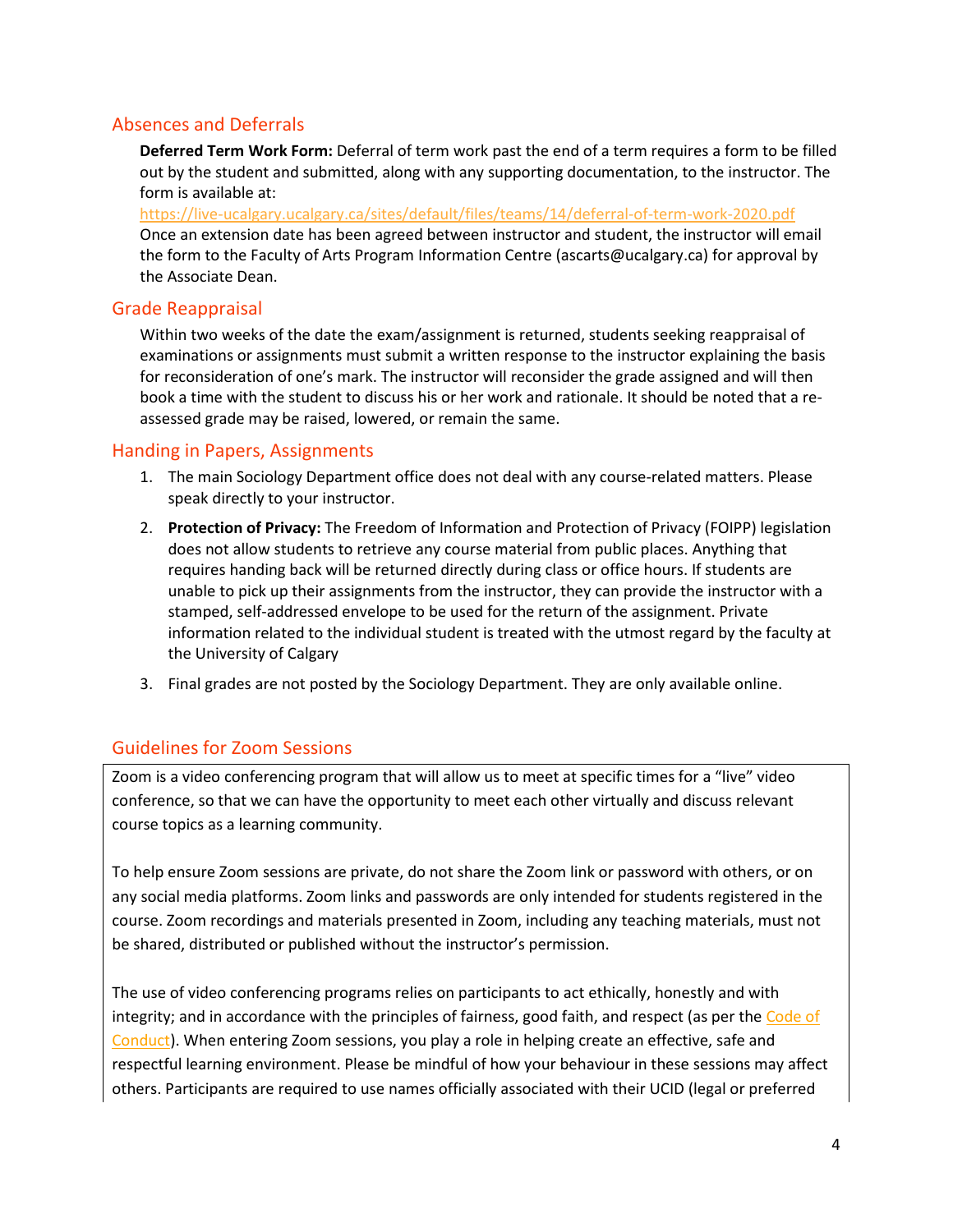names listed in the Student Centre) when engaging in these activities. Instructors/moderators can remove those whose names do not appear on class rosters. Non-compliance may be investigated under relevant University of Calgary conduct policies (e.g [Student Non-Academic Misconduct Policy\)](https://ucalgary.ca/policies/files/policies/non-academic-misconduct-policy.pdf). If participants have difficulties complying with this requirement, they should email the instructor of the class explaining why, so the instructor may consider whether to grant an exception, and on what terms. For more information on how to get the most out of your Zoom sessions visit: <https://elearn.ucalgary.ca/guidelines-for-zoom/> .

Please be prepared, as best as you are able, to join class in a quiet space that will allow you to be fully present and engaged in Zoom sessions. Students will be advised by their instructor when they are expected to turn on their webcam (for group work, presentations, etc.).

Zoom classes will not be recorded on a regular basis. Some class slides may be posted in D2L, but these do not contain all of the information presented or discussed in class. If you miss class, you will need to get lecture notes from someone else in the class (such as one of members of your discussion group).

#### Research Ethics

Students are advised that any research with human subjects – including any interviewing (even with friends and family), opinion polling, or unobtrusive observation – must have the approval of the Faculty Ethics Committee. In completing course requirements, students must not undertake any human subjects research without discussing their plans with the instructor, to determine if ethics approval is required.

### Copyright Legislation

All students are required to read the University of Calgary policy on Acceptable Use of Material Protected by Copyright [\(https://www.ucalgary.ca/policies/files/policies/acceptable-use-of-material](https://www.ucalgary.ca/policies/files/policies/acceptable-use-of-material-protected-by-copyright-policy.pdf)[protected-by-copyright-policy.pdf\)](https://www.ucalgary.ca/policies/files/policies/acceptable-use-of-material-protected-by-copyright-policy.pdf) and requirements of the Copyright Act [\(https://laws](https://laws-lois.justice.gc.ca/eng/acts/C-42/index.html)[lois.justice.gc.ca/eng/acts/C-42/index.html\)](https://laws-lois.justice.gc.ca/eng/acts/C-42/index.html) to ensure they are aware of the consequences of unauthorized sharing of course materials (including instructor notes, electronic versions of textbooks etc.). Students who use material protected by copyright in violation of this policy may be disciplined under the Non-Academic Misconduct Policy.

#### Instructor Intellectual Property

Course materials created by professor(s) (including course outlines, presentations and posted notes, labs, case studies, assignments and exams) remain the intellectual property of the professor(s). These materials may NOT be reproduced, redistributed or copied without the explicit consent of the professor. The posting of course materials to third party websites such as note-sharing sites without permission is prohibited. Sharing of extracts of these course materials with other students enrolled in the course at the same time may be allowed under fair dealing.

#### Recording of Lectures

**Note that the audio or video recording of lectures and taking screengrabs of PowerPoint slides during the lecture are not permitted without explicit authorization.** The non-authorized media recording of lectures is inconsistent with the Code of Conduct and may result in discipline in accordance with the Student Non-Academic Misconduct Policy and Procedure. For more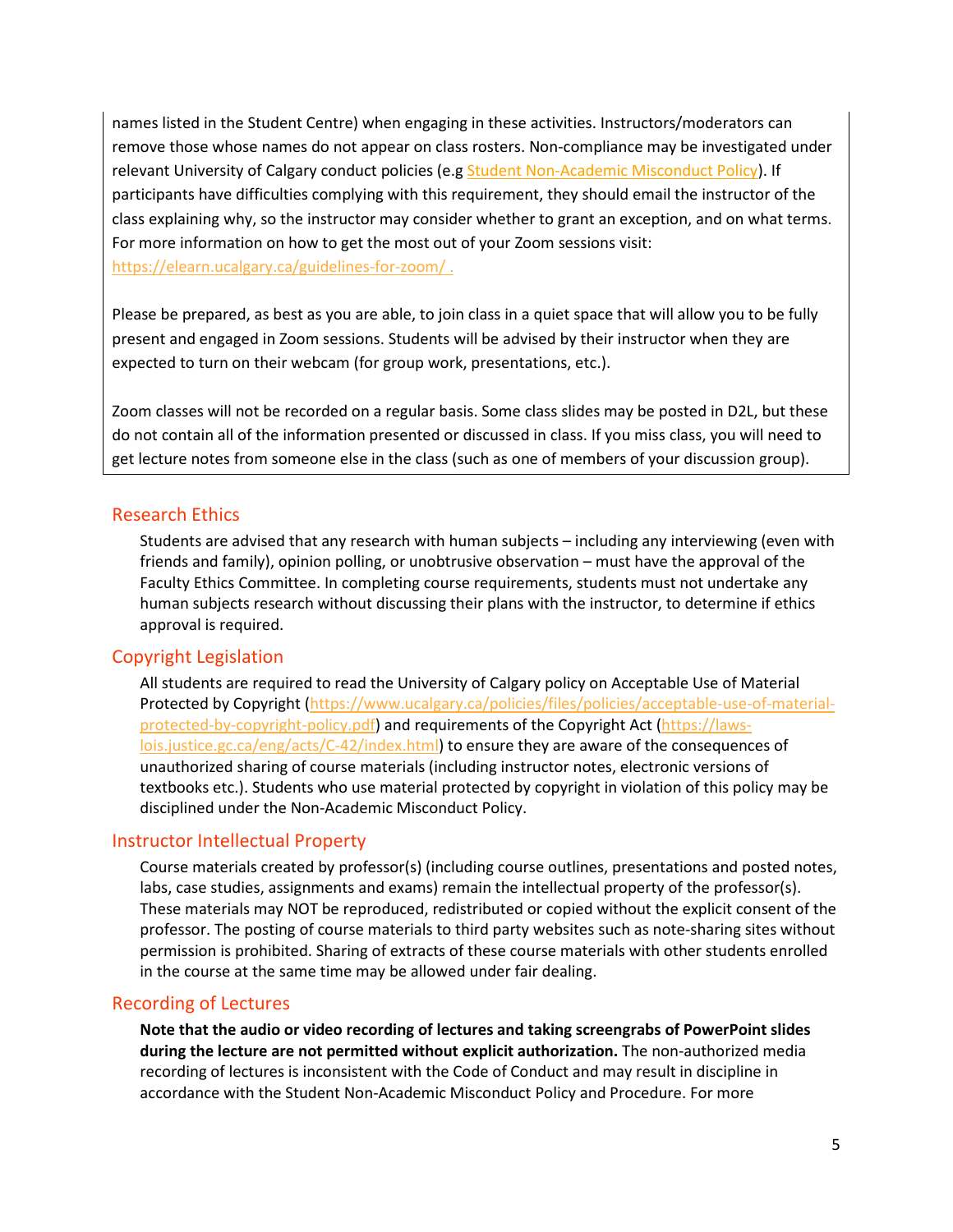information click here: [https://www.ucalgary.ca/policies/files/policies/non-academic-misconduct](https://www.ucalgary.ca/policies/files/policies/non-academic-misconduct-policy.pdf)[policy.pdf.](https://www.ucalgary.ca/policies/files/policies/non-academic-misconduct-policy.pdf)

#### Sharing of Lecture Notes and Exam Questions

**Note that publicly sharing lectures notes and exam questions on 3rd party sites such as OneClass, StudyBlue, Quizlet, Course Hero, etc. is not permitted.** If you wish to use these helpful studying tools, make sure you adjust your privacy settings accordingly. Any violations are subject to investigation under the UofC Student Non-Academic Misconduct Policy. For more information, click here[:https://www.ucalgary.ca/policies/files/policies/non-academic-misconduct-policy.pdf.](https://www.ucalgary.ca/policies/files/policies/non-academic-misconduct-policy.pdf)

#### Academic Misconduct

Please refer to the website listed below for information on University of Calgary policies on Plagiarism/Cheating/Other Academic Misconduct: <http://www.ucalgary.ca/pubs/calendar/current/k.html>

#### Academic Accommodation

Students seeking an accommodation based on disability or medical concerns should contact Student Accessibility Services; SAS will process the request and issue letters of accommodation to instructors. For additional information on support services and accommodations for students with disabilities, visit www.ucalgary.ca/access/. Students who require an accommodation in relation to their coursework based on a protected ground other than disability should communicate this need in writing to their Instructor. The full policy on Student Accommodations is available at: <http://www.ucalgary.ca/policies/files/policies/student-accommodation-policy.pdf>

Students needing an Accommodation based on a Protected Ground other than Disability, should communicate this need, preferably in writing, to the course instructor.

### Libraries & Cultural Resources

To contact your librarian or find out about the resources and services available to sociology students go to the Sociology Library guide[: https://library.ucalgary.ca/guides/sociology](https://library.ucalgary.ca/guides/sociology)

To access the main Library website go to: [https://library.ucalgary.ca](https://library.ucalgary.ca/)

#### Wellness and Mental Health Resources

The University of Calgary recognizes the pivotal role that mental health plays in physical health, social connectedness and academic success, and aspires to create a caring and supportive campus community where individuals can freely talk about mental health and receive support when needed. We encourage you to explore the excellent mental health resources available throughout the university community, such as counselling, self-help resources, peer support or skills-building available through Student Wellness Services (Room 370 MacEwan Student Centre, [https://www.ucalgary.ca/wellness-services/services/mental-health-services\)](https://www.ucalgary.ca/wellness-services/services/mental-health-services) and the Campus Mental Health Strategy [\(http://www.ucalgary.ca/mentalhealth/\)](http://www.ucalgary.ca/mentalhealth/).

#### Student Success Centre

The Student Success Centre provides services and programs to ensure students can make the most of their time at the University of Calgary. Our advisors, learning support staff, and writing support staff assist students in enhancing their skills and achieving their academic goals. They provide tailored learning support and advising programs, as well as one-on-one services, free of charge to